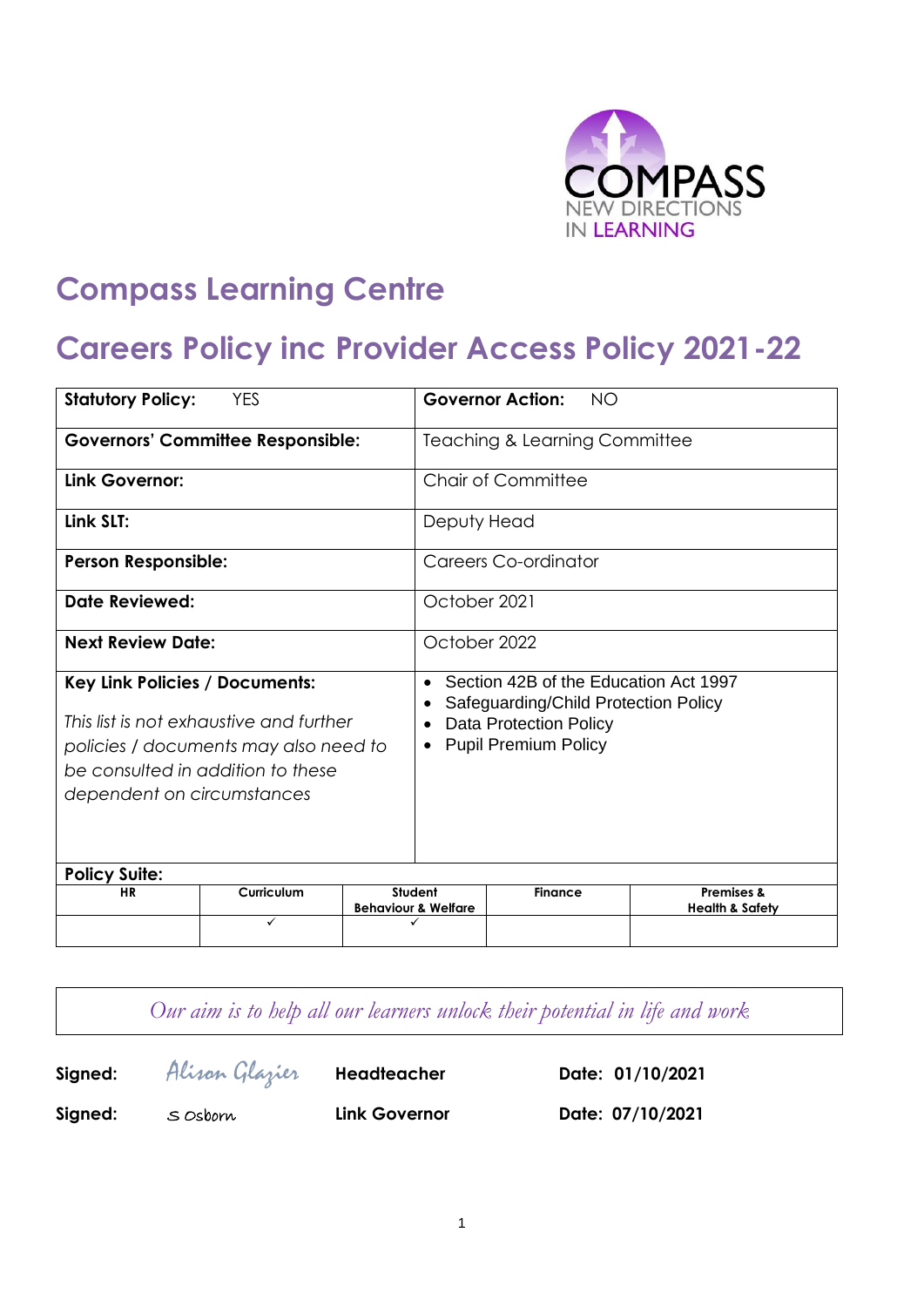# **Equality Impact Assessment – initial screening record**

| What area of work is being<br>٠<br>considered?                      |                                                                           | Careers Policy inc Statement of Provider<br><b>Access</b>                 |                  |           |  |  |  |
|---------------------------------------------------------------------|---------------------------------------------------------------------------|---------------------------------------------------------------------------|------------------|-----------|--|--|--|
| Upon whom will this impact?                                         |                                                                           |                                                                           |                  |           |  |  |  |
| How would the work impact upon groups, are they included and        |                                                                           |                                                                           |                  |           |  |  |  |
| considered?                                                         |                                                                           |                                                                           |                  |           |  |  |  |
| <b>The Equality Strands</b>                                         | <b>Negative Impact</b>                                                    | <b>Positive Impact</b>                                                    | No impact        |           |  |  |  |
| Minority ethnic groups                                              |                                                                           |                                                                           |                  |           |  |  |  |
| Gender                                                              |                                                                           |                                                                           |                  |           |  |  |  |
| Disability                                                          |                                                                           |                                                                           |                  |           |  |  |  |
| Religion, Faith or Belief                                           |                                                                           |                                                                           |                  |           |  |  |  |
| Sexual Orientation                                                  |                                                                           |                                                                           |                  |           |  |  |  |
| Transgender<br>Age                                                  |                                                                           |                                                                           |                  |           |  |  |  |
| Rurality                                                            |                                                                           |                                                                           |                  |           |  |  |  |
|                                                                     |                                                                           |                                                                           |                  |           |  |  |  |
|                                                                     |                                                                           |                                                                           |                  |           |  |  |  |
|                                                                     |                                                                           |                                                                           |                  |           |  |  |  |
|                                                                     |                                                                           | Does data inform this work, research and/or consultation. And has it been |                  |           |  |  |  |
| broken down by the equality strands?                                |                                                                           |                                                                           |                  |           |  |  |  |
| <b>The Equality Strands</b>                                         | <b>No</b>                                                                 | Yes                                                                       | <b>Uncertain</b> |           |  |  |  |
| Minority ethnic groups                                              | $\sqrt{ }$                                                                |                                                                           |                  |           |  |  |  |
| Gender                                                              |                                                                           |                                                                           |                  |           |  |  |  |
| Disability                                                          |                                                                           |                                                                           |                  |           |  |  |  |
| Religion, Faith or Belief                                           | $\sqrt{ }$                                                                |                                                                           |                  |           |  |  |  |
| Sexual Orientation                                                  | V                                                                         |                                                                           |                  |           |  |  |  |
| Transgender                                                         | $\sqrt{ }$                                                                |                                                                           |                  |           |  |  |  |
| Age                                                                 | $\sqrt{ }$                                                                |                                                                           |                  |           |  |  |  |
| Rurality                                                            | $\sqrt{ }$                                                                |                                                                           |                  |           |  |  |  |
|                                                                     |                                                                           |                                                                           |                  |           |  |  |  |
|                                                                     |                                                                           |                                                                           |                  |           |  |  |  |
|                                                                     |                                                                           |                                                                           |                  |           |  |  |  |
|                                                                     |                                                                           | Does the initial screening highlight potential issues that may be         |                  |           |  |  |  |
| illegal? NoFurther comments:-                                       |                                                                           |                                                                           |                  |           |  |  |  |
| Aware of and awaiting guidance on new GDRP                          |                                                                           |                                                                           |                  |           |  |  |  |
|                                                                     |                                                                           |                                                                           |                  |           |  |  |  |
| Do you consider that a full Equality Impact Assessment is required? |                                                                           |                                                                           |                  | <b>NO</b> |  |  |  |
|                                                                     |                                                                           |                                                                           |                  |           |  |  |  |
|                                                                     |                                                                           |                                                                           |                  |           |  |  |  |
| Initial screening carried out by Personnel Administrator            |                                                                           |                                                                           |                  |           |  |  |  |
|                                                                     |                                                                           |                                                                           |                  |           |  |  |  |
| Signed: Herry Taylor                                                |                                                                           | Dated 22.04.2020                                                          |                  |           |  |  |  |
|                                                                     |                                                                           |                                                                           |                  |           |  |  |  |
|                                                                     |                                                                           |                                                                           |                  |           |  |  |  |
|                                                                     | No changes to this policy at this time awaiting<br>Comment by Headteacher |                                                                           |                  |           |  |  |  |
| DCC guidance for GDPR                                               |                                                                           |                                                                           |                  |           |  |  |  |
| Signed: Alisan Glazier                                              |                                                                           | Dated 22.04.2020                                                          |                  |           |  |  |  |
|                                                                     |                                                                           |                                                                           |                  |           |  |  |  |
| Headteacher                                                         |                                                                           |                                                                           |                  |           |  |  |  |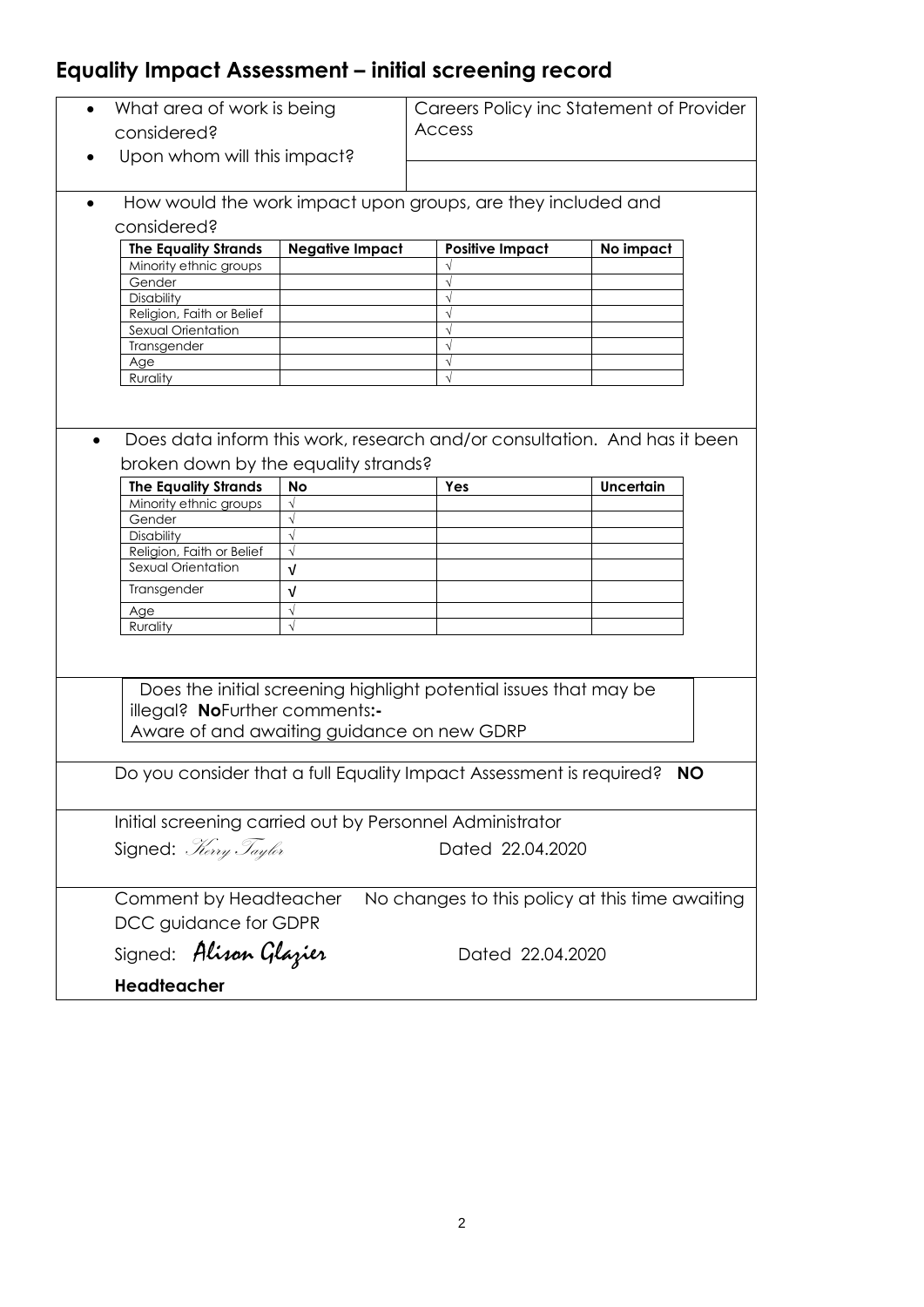### **1 SUMMARY**

We recognise that effective careers guidance contributes to raising aspirations, improving motivation and overcoming barriers to success. As a school we have a responsibility to prepare students for the time they enter the wider community - either through further education or employment. A key element of this preparation must come through the delivery of a coherent Careers Education Information, Advice and Guidance (CEIAG) Programme.

The careers programme at Compass is committed to delivering high quality CEIAG by ensuring students make effective and informed decisions about their future through greater self- awareness, career exploration and the development of employability skills. A vital part of this is contact with employers, training advisors and colleges. For this reason we had developed strong links with the Enterprise Adviser Network, Weymouth College and Dorset LEP, and will continue to build relationships with external agencies that can support us in delivering an exciting and varied CEIAG Programme.

Using the Gatsby Compass Tool, we identified several areas of development and devised a three year strategy to address our top four priorities. They are:

- A stable programme (1)
- Linking curriculum learning to careers (4)
- Encounters with employers and employees (5)
- Experiences of workplaces (6)

By developing these four areas and with the support of Dorset LEP, we believe that we will be able to raise students' motivation, attainment and aspirations.

# **DEPARTMENT FOR EDUCATION (DfE) REQUIREMENTS**

#### **Requirements according to the Careers Guidance and Access for Education and Training Providers (January 2018)**

Statutory guidance has been restructured around the Gatsby Benchmarks (Note: Gatsby benchmarks are not a statutory framework but highly recommended by the DfE) The Gatsby Benchmarks have a key role in:

- raising young people's aspirations and promoting access to all career pathways
- enabling all young people to develop the skills and outlook they need to achieve career wellbeing, including adaptability and resilience
- underpinning the Department for Education guidance to schools on meeting their statutory responsibility for careers guidance.

Schools should begin to work towards the benchmarks from January 2018 and meet them by end of 2020. Destination information will be published in performance tables. They are becoming an established part of the accountability system.

All schools should complete a self-evaluation tool against the Gatsby Benchmark.

#### **Gatsby Benchmark**

1. A Stable Careers Programme

#### **Description (Condensed)**

- Should have a stable and structured careers programme
- Should publish on school website
- Programme should be regularly evaluated with feedback from pupils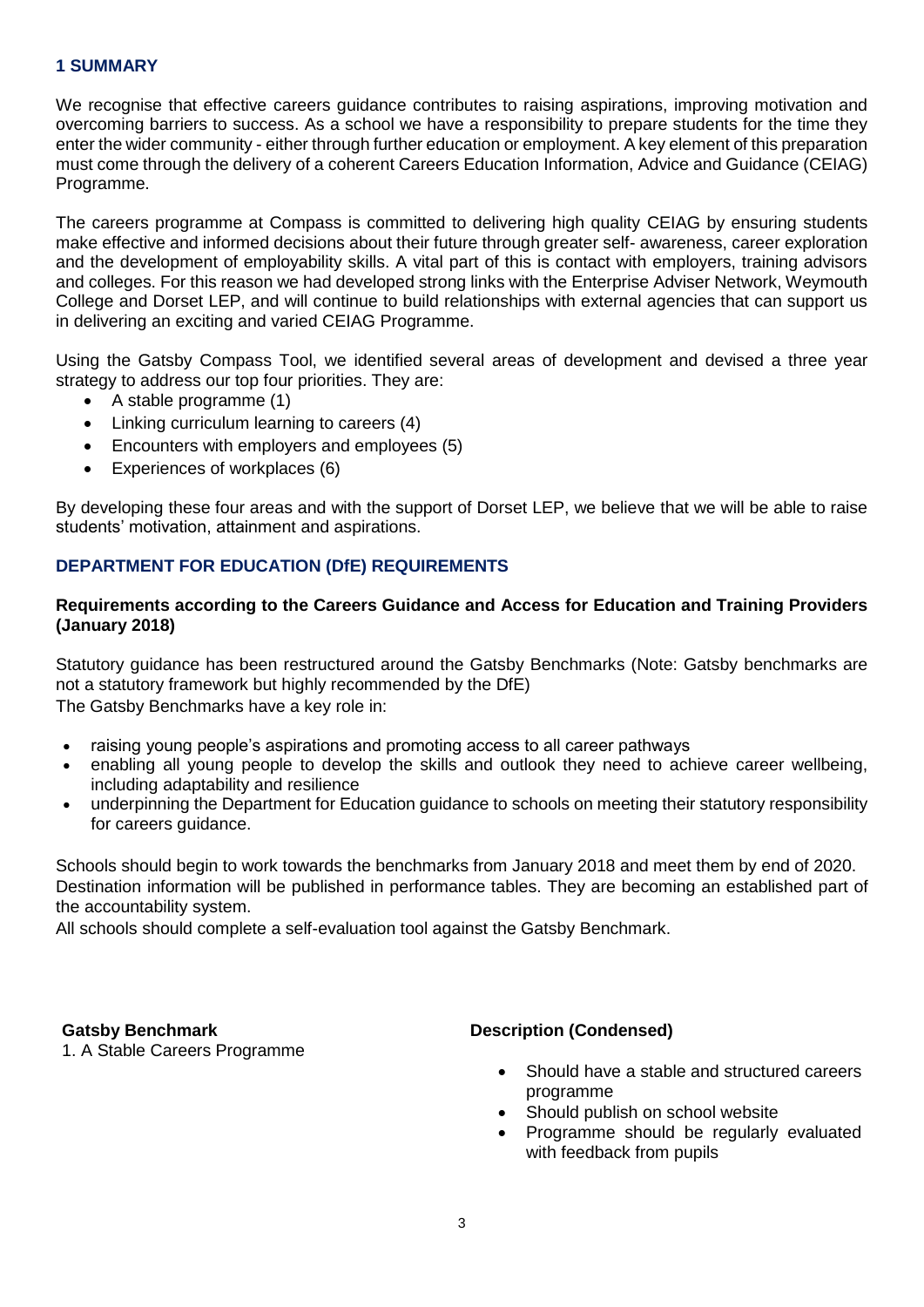2. Learning from career and labour market information

- All pupils should have access to information about careers paths and the labour market
- Parents encouraged to access this information
- 3. Addressing the needs of each individual **The Programme** should challenge stereotypical views
	- Schools should keep systematic records of individual advice given
	- Schools should collect and maintain destination data
- 4. Linking curriculum learning to careers **Exery student should have the opportunity to** learn how different STEM subjects help post 16/18
- 5. Encounters with employers and employees Pupils should participate in at least one meaningful encounter with an employer every year
	- By the age of 16 every pupil should have had at least one experience of a workplace
	- By the age of 16, every student should have a meaningful encounter with providers
	- Every pupil should have at least one careers interview by the age of 16
- 
- 
- 6. Experiences of Workplaces
- 7. Encounters with further education
- 8. Personal Guidance

# **2 DfE OVERVIEW OF REQUIREMENTS**

# **WHAT IS CEIAG?**

Careers Education, Information, Advice and Guidance (CEIAG) has four essential and interlinked principles

- Careers Education -a planned programme in the curriculum that gives students the knowledge and skills for planning and managing their careers.
- Careers Information includes learning options, labour market information, skills, occupations, and progression routes.
- Careers Advice and Guidance- Personalised help- a specialised advisor helps to identify long term goals and plan steps to attain them. The advisor must be appropriately qualified (see footnote for this provision 2021-22.<sup>1</sup> )
- Work related learning- experiences within and outside of the curriculum that help students learn about economic well-being, careers and enterprise.

<sup>1</sup>  $1$  This guidance has been given by Ansbury in the past, but this is no longer available. The Headteacher is currently in talks with other Learning Centres to see how this can be provided within our setting. Ansbury also dealt with our student destinations. This will hopefully be taken on as a project with the Careers Enterprise Company and the Dorset Careers Hub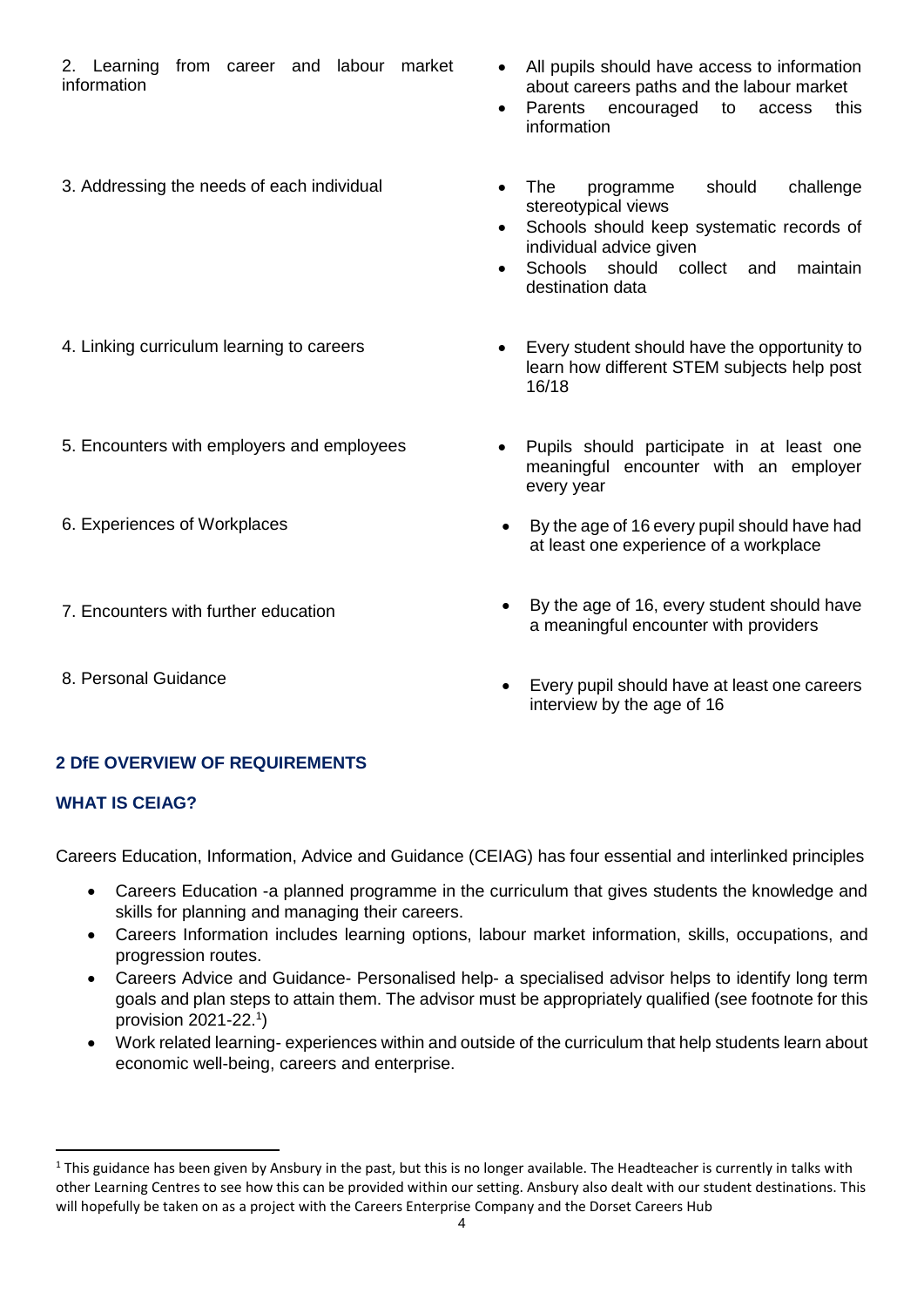# **Pupil Entitlement:**

All pupils Yr 7 - Yr 11 are entitled to:

- Access and inclusion in a stable careers programme providing information on the full range of education and training options available at each transition point, including opportunity to find out about technical education qualifications and apprenticeship opportunities.
- To meet and listen to a range of local providers about the opportunities they offer, including technical education & apprenticeships – this may be via events organised in school, FE/ HE visits, assemblies, group discussions and taster events.

# **Careers Guidance:**

 Careers Guidance will focus on the specific needs of each individual student, promoting self-awareness and personal development. Each student will receive current and relevant information to enable informed decisions and future choices. All information will be delivered by qualified professionals, impartially and differentiated to suite specific needs. Each student will also have access to confidential, personalised careers guidance (Again, see footnote 1 above)

The Compass will promote the following to all students:

- Self-development through employability and enterprise education planning & managing own future
- Raising aspirations and awareness of all available options at each transitional point
- Learning about careers and the world of work
- Developing career management, employability and enterprise skills
- Promoting equality, diversity, social mobility and challenging stereotypes

# **3 The role of Parents and Carers**

Parents are an essential part of the careers and employability strategy which is why it is paramount that they are just as informed as their child. The Compass aims to increase parental engagement and knowledge by:

- Providing all parents with access to Parentmail containing news of upcoming events
- Updating The Compass website with careers dates
- Regularly reviewing student progress and aspirations with members of the pastoral team
- Providing Annual Reviews for students with EHCPs

# **Provider Access Policy**

# **1. Aims**

This policy statement aims to set out The Compass' arrangements for managing the access of education and training providers to students for the purpose of giving them information about their offer. This complies with the school's legal obligations under Section 42B of the Education Act 1997. It sets out:

- Procedures in relation to requests for access
- The grounds for granting and refusing requests for access
- Details of premises or facilities to be provided to a person who is given access.

# **2. Statutory requirements**

Schools are required to ensure that there is an opportunity for a range of education and training providers to access students in Years 7 to 11 for the purposes of informing them about approved technical education, qualifications or apprenticeships. Schools must also have a policy statement that outlines the circumstances in which education and training providers will be given access to these students. This policy shows how our school complies with these requirements.